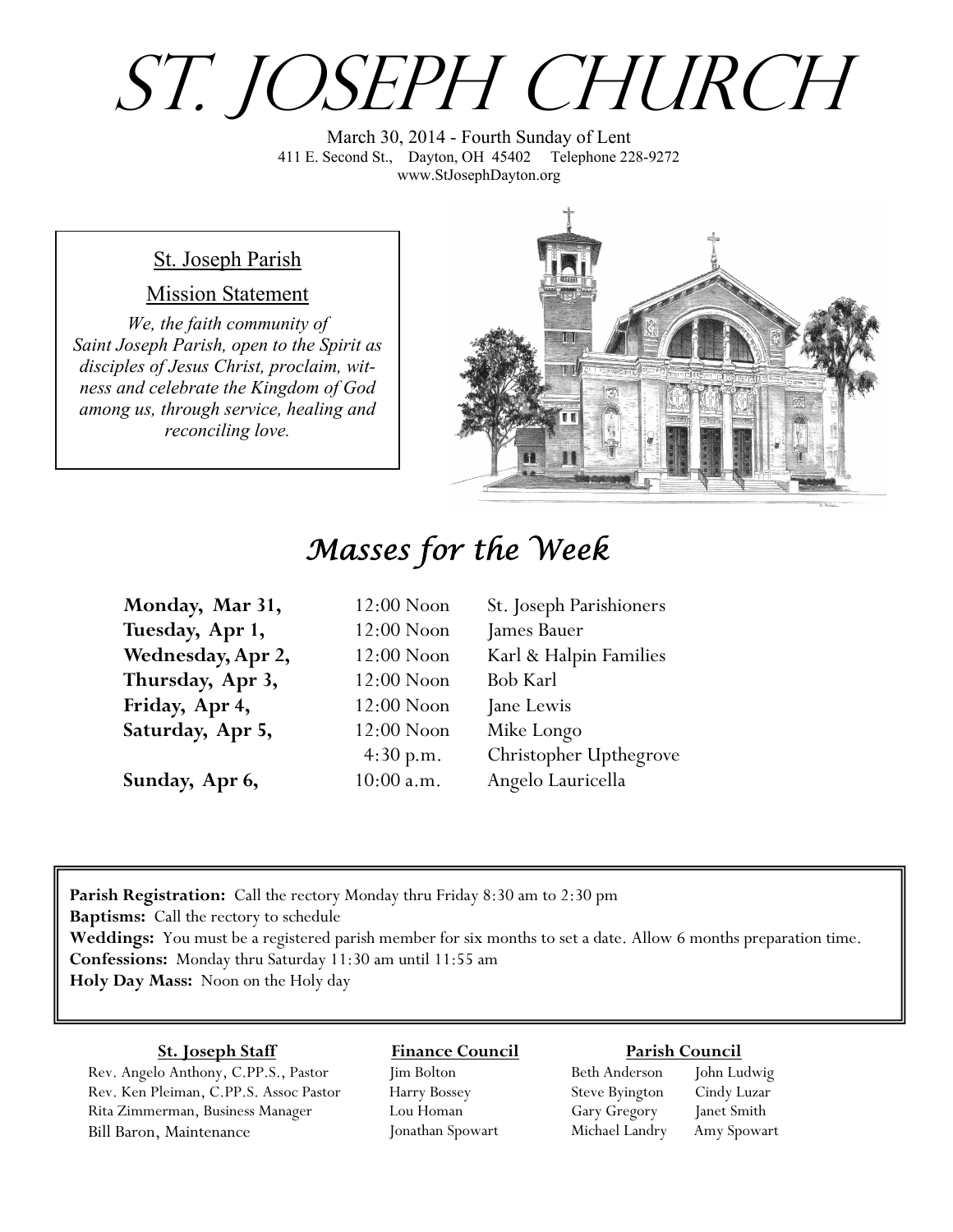# *St. Joseph Update*

## *Fr. Goetz Update*

Fr. Goetz is doing better and wanted to let everyone know how much he appreciates all the prayers and cards from St. Joseph parishioners. If you would like to send a card the address is: Westminster-Thurber Community Rev. Joseph Goetz, RM 409 717 Neil Avenue Columbus, OH 43215

#### **Financial Information**

Collection for March 23rd \$6235.00 Charity \$173.00  **Thank You!** 

# *Way of the Cross at Holy Trinity*

Sunday, March 30th Soup Supper 5:00 p.m. - Trinity Center

Way of the Cross 6:00 p.m. in church, with reflections from Fr. Jim Schutte and music from the Guatemalan parishioners of St. Leo's church in Cincinnati.

## *Generations of Faith*



**6:00-8:00 pm Dinner & Faith Presentation**  Knights of Columbus Hall (Across from Trinity)

"Generations of Faith" is an opportunity for the parishioners of Region 7 to gather for food, fellowship and faith formation. There is NO CHARGE for the event. There will be crafts and activities for children 3rd grade and younger during the presentation by Mr. Frank Runyon. His presentation will focus in Jesus' Sermon on the Mount.

#### **RSVP is required by March 31, 2014**

Name:

Please list how many will attend:

\_\_\_ Adults \_\_\_ youth 9th grade -4th \_\_\_\_ Children 3-PreK \_\_\_\_ Under

Registrations can be put in the collection basket, sent to the parish office or called in to the parish 228-9272.

## *Exposition of the Blessed Sacrament*

Make plans to spend time with the Lord this Lent. St. Joe's will have Adoration and Exposition of the Blessed Sacrament on Saturdays during Lent following the noon Mass until 4:00 p.m. There will be group prayer as well as time for private meditation. Please signup for a specific hour using the sheets in the back of church, or drop in whenever you can for personal prayer before the Blessed Sacrament. Call Bobby at 435-4858 if you have questions.

## *Welcome to St. Joseph's*

*Christian & Jodonna Alvarez and daughter Sofia* 

*Mary-Anna Borgerding* 

*Gregory Meyer* 

*Bruce & Cynthia Rank and children Joseph, Alex, Christopher and Julie* 

*Victor & Karen Trapani*

## *Prayer List*

 *Please keep the following people in your prayers. Please call the rectory if you would like someone added to the prayer list.* 

*Debbie Barker Brittany Keirns Patricia Bornhorst Robert Garrity Greg Bowers Randy Kramer Susan Busch Chris Luehrs Pamela Cabrera Lindsey Luehrs Fran & Al Dabrowski Milo Nickles Nancy Dolan Helen Moore Rachel Dudley Joe Moretto Earl Evans Jr Robert Morris Mary Fiste Clara Osman Joseph Franchina Anna Pole Darrel Francis Stephanie Potter Gail Gaeth Thomas Pluckett Clara Garza Isaiah Ramsey Richard Gill Tony Riggs Dorothy Grant Lillian Snyder Bennett Hart Ed Sullivan Marie Henry Betty Wenzel*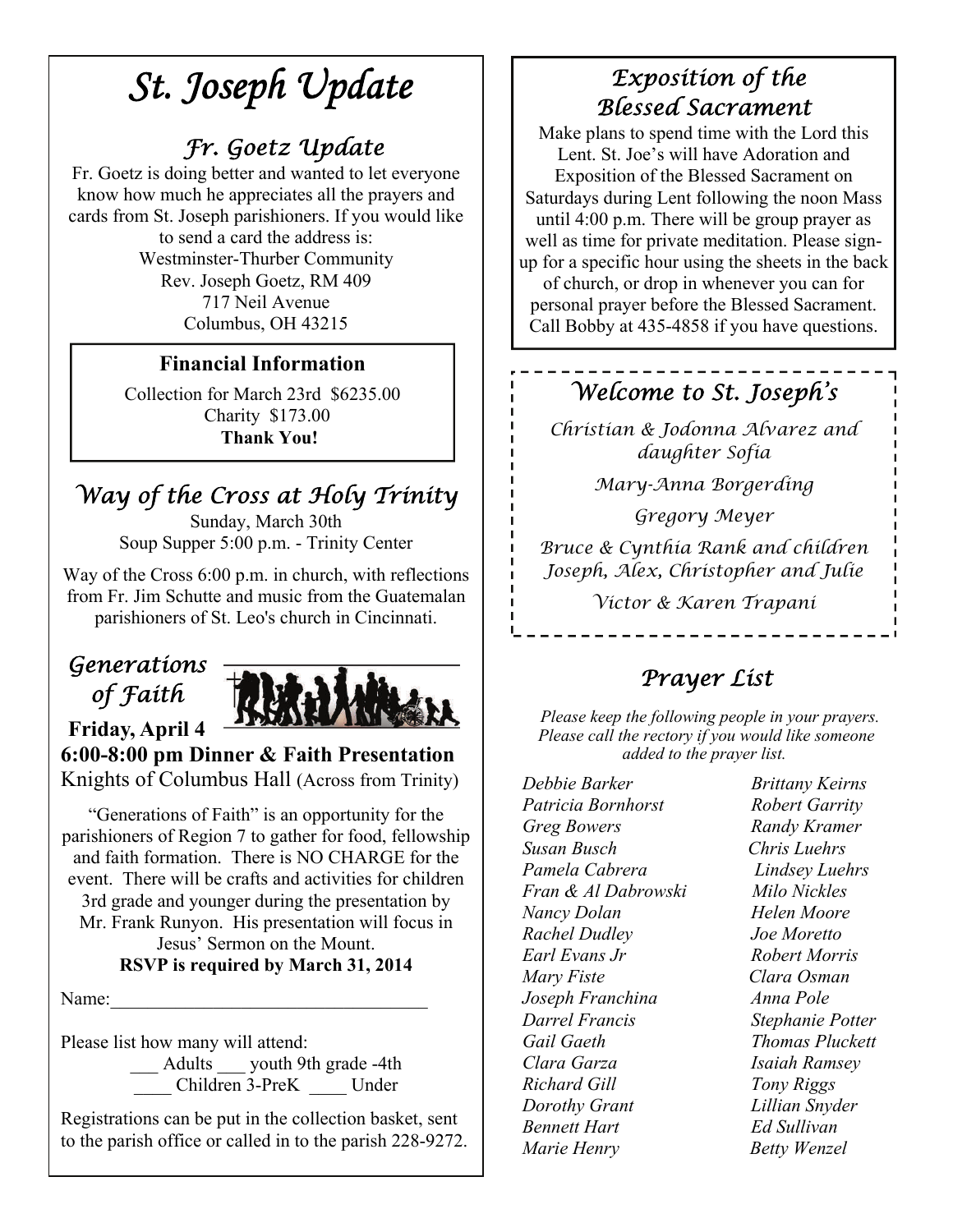# *Pastor's Corner*

 On this Fourth Sunday of Lent the Church celebrates "Laetare" Sunday. This designation comes from the Latin word for "Rejoice" which is the first word of our Entrance Antiphon for this Sunday. We are mid-way through out Lenten journey of prayer, fasting and alms giving. As we continue our Lenten journey the church encourages us to be strengthened in our Lenten commitment to turn away from sin and to prepare our hearts to renew our Baptismal promises at Easter.

Do you remember the words to the song Amazing Grace? "Amazing grace how sweet the sound that saved a wretch like me. I once was lost, but now am found was blind but now I see." The inspiration for this hymn came from today's gospel reading. It was written by an English preacher named John Newton who experienced a dramatic conversion in his life.

In his early adult years John Newton was involved in slave trading, selling people for money. Newton saw nothing wrong with this practice. But when he came to know Jesus in his life Newton was confronted with the truth that all people are children of God. He soon turned away from his sinful practices and made the words of the blind man cured in John's gospel his own—"I once was blind, but now I see."

Even though John Newton was not physically blind, he realized that he was morally and spiritually blind. This is a key point for our reflection because there are many ways that we can be blind through bad habits, selfishness, stubbornness, cynicism or a failure to see how blest we really are by God. During this Lenten season we are called to turn away from the darkness of sin and to live in the light of the Lord.

This is important because things are not always what they seem to be. I'm sure you have heard the proverb, "You can't judge a book by its cover." In our First Reading today we encounter Samuel, someone who does not judge by appearance but looks into the heart. Jesse felt sure that Samuel would be more interested in one of his older son's to be anointed king. Yet, God had chosen David, the youngest, to be the king.

In a similar way, the Pharisees were so sure that Jesus was not the Messiah that they made it their business to discredit Jesus with the hopes of getting rid of him. Because of their hardness of heart the Pharisees were not able to celebrate the healing miracle that the blind man received from Jesus. They lived in darkness, unable to see that Jesus was the true light of the world. It is His life and love that enables us to break out of the darkness of our lives.

The Light of Faith helps us to see with the eyes of goodness, justice and truth. With the Light of Faith we are able to stand in the midst of suffering, confusion or doubt and say "God is here." This week ask yourself: "Where is the darkness in my life that keeps me from experiencing the Light of Christ?" "How is your life different when you see with the Light of Faith?"

From March 29-April 1st I will be directing a parish mission at my home parish of St. Joseph's in Wapakoneta, Ohio. In April the parish will celebrate the 175th anniversary of their founding and invited me to lead their Lenten mission. Your prayerful support will be appreciated!

Fr. Angelo